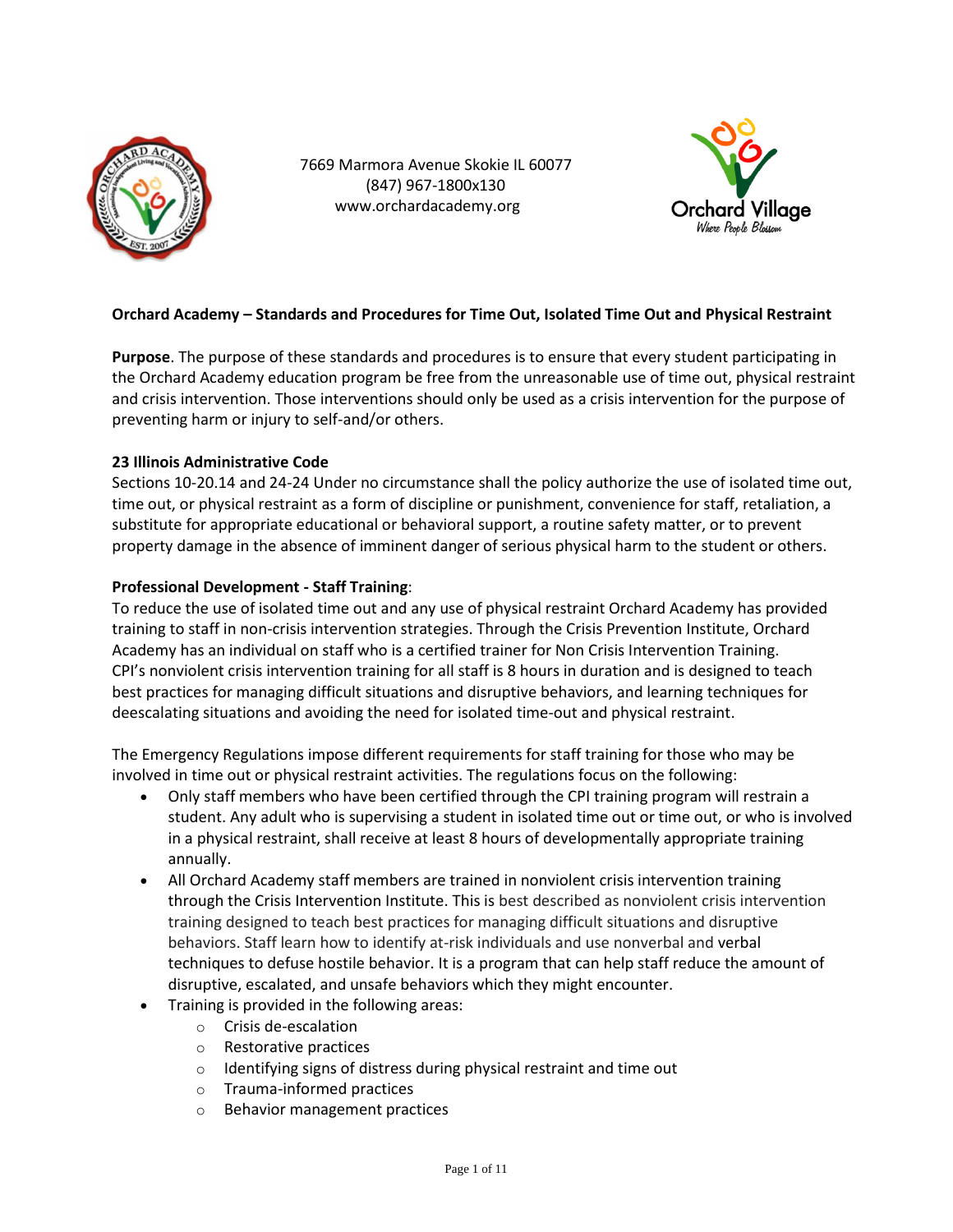- For any school or District which has a policy permitting the use of time out, the District must provide training to all staff implementing time out procedures.
- For any school or District which has a policy permitting the use of physical restraint, the training requirements for any adult who may be participating in physical restraint are the same, with the addition of training in restorative practices and behavior management practices.
- Isolated time out, time out, or physical restraint, shall be applied only by individuals who have received annual systematic training on less restrictive and intrusive strategies and techniques to reduce the use of isolated time out, time out, and physical restraint based on best practices and how to safely use time out and physical restraint when those alternative strategies and techniques have been tried and proven ineffective.
- Training must include the receipt of a certificate of completion or other written evidence of participation.
- No individual may use isolated time out, time out, or physical restraint before receiving the required training and certificate.
- Staff members will only use physical restraint methods that are authorized by the Crisis Prevention Institute training program (CPI). The person administering physical restraint will use the safest, least intrusive method of restraint that is appropriate to the situation and an approved method of CPI. Whenever possible, the restraint should be monitored by another staff member. During the restraint, the student's physical condition will be constantly monitored, including the student's breathing, skin color, and the ability to speak. A physical restraint will be discontinued as soon as staff determines that the student has regained control of him/herself and is no longer of imminent danger to him/herself or others.

# **Time Out Procedures**

Working with students with significant behavior problems requires the use of many different techniques. Time-out, when applied in a planned, thoughtful way, may be an appropriate technique for improving a student's behavior.

## **Time Out and Physical Restraint Requirements**

The Emergency Regulations modify the requirements related to "isolated time out" and physical restraint. ISBE no longer permits "isolated time out" and has redefined the conditions for use of "time out" and physical restraint.

Time out and physical restraint may be used only for (1) therapeutic purposes, or (2) as a means of providing a safe environment for learning to the extent necessary to preserve the safety of students and others. Note that conditions permitting the use of time out and physical restraint are further defined as provided below.

Time-out is a behavioral technique in which a student is moved from a highly enriched reinforcement environment to a less reinforcing environment. There are three levels of time-out:

- Time out: A student's participation is limited but the student continues to observe the class activity. An example is when a student is moved away from the group but can watch what the group is doing.
- Exclusion time out: Occurs when a student is sent to an environment where the student is no longer able to access what is happening in the classroom; however, the student maintains access to students and/or staff. An example is when a student is placed in the hall, sent to detention, in school suspension, or principal's office, or an alternative location in the school.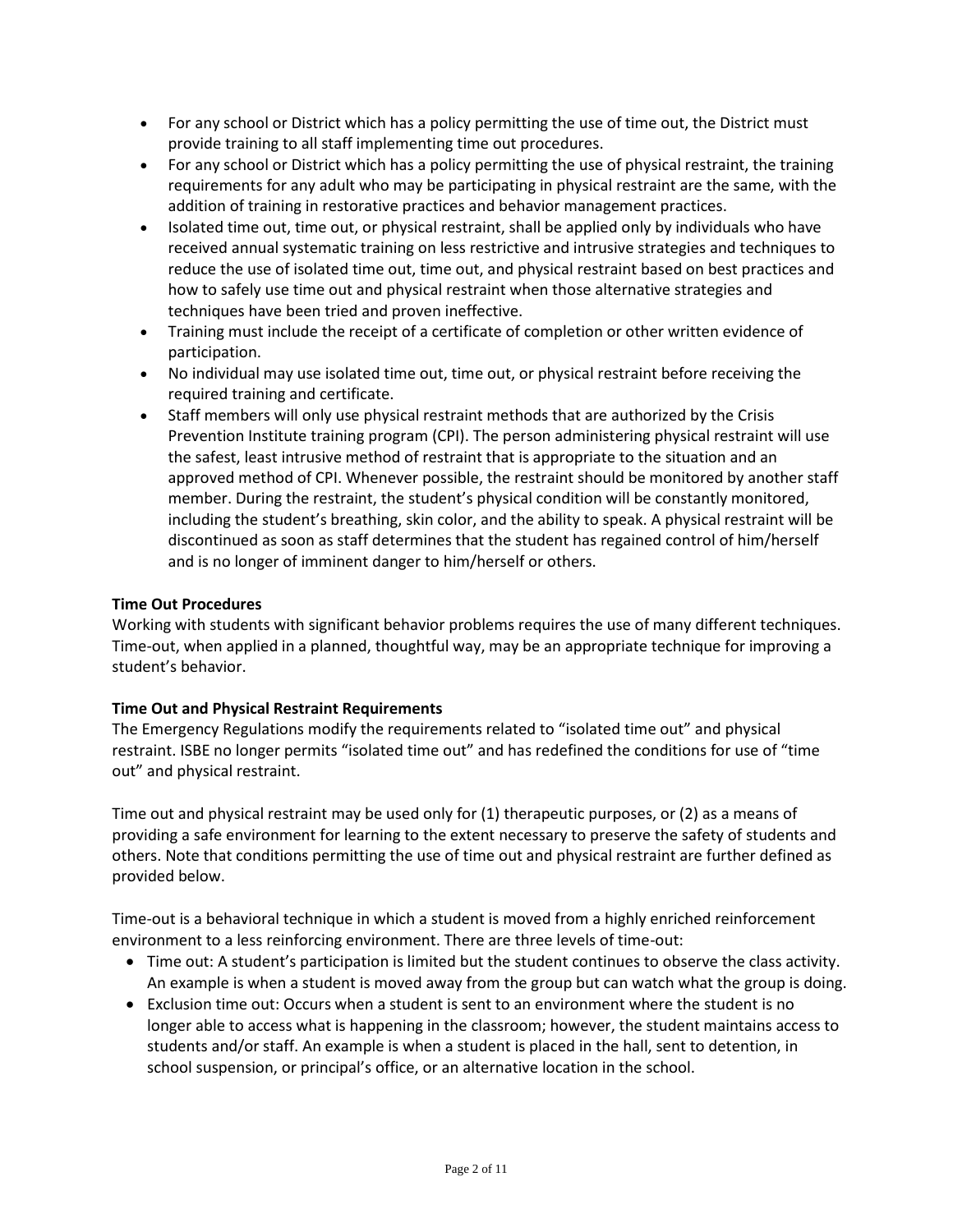• Isolated time out: Occurs when a student is involuntarily placed alone in a separate room or area and prevented from leaving. This is the most restrictive form of time-out and should only be used after other forms of time-out have been considered.

Basic Considerations:

- Time out is only effective when the student perceives time-out as a loss of reinforcement. If the student does not find the classroom environment positive, he/she will not find time out aversive. In these cases, the student may display negative behaviors to be placed in time out to escape an undesired task or request or to engage the teacher in a power struggle.
- Time out is an effective procedure for eliminating a behavior only if the procedure includes positive behavioral supports for a replacement behavior.
- When implementing a time-out procedure, staff should consider the entire spectrum of time-out procedures before choosing isolated time out.

The following procedures set forth Orchard Academy's expectations for the use of isolated time out by OA employees:

## **Use of Isolated Time Out**

The use of isolated tie out is limited to extraordinary, emergency situations where the behavior of a student poses a threat of imminent, serious, physical harm to self-and/or others. Isolated time out may be used only as a last resort after proper positive behavioral interventions and de-escalation techniques have failed to de-escalate the risk of injury. Isolated time out should never be longer than needed to resolve the risk of actual harm. Generally, a student should be placed in isolated time out for no more than 30 minutes and a student should be removed from isolated time out within 3 to 5 minutes after he/she has displayed appropriate behaviors. When a student is placed in isolated time out, they should be constantly visually monitored.

### **Inclusion in Individual Plan**

If a student is subject to an individual plan developed by Orchard Academy, including an intervention plan or IEP, the appropriate team may consider isolated time out in that plan as a restrictive intervention technique. However, regardless of inclusion in an IEP, any student may be placed in isolated time out in situations where the behavior of a student poses a threat of imminent, serious, physical harm to self-and/or others. If a student is displaying behaviors that require consideration of isolated time out within an IEP, an appropriate team, which must include a specialist in behavior management, should be formed. Orchard Academy considers a school social worker to be one of the specialists in behavior management for these purposes. Other individuals also qualified might include a behavior specialist and special education teachers. However, isolated time out should be included in the IEP only after the team determines that the following considerations are met:

- The student has a documented history showing a series of behaviors in the preceding two years that has created an imminent danger of serious bodily injury in school; and
- A comprehensive, data-driven functional behavior assessment (FBA) has been conducted and a behavioral intervention plan (BIP) was implemented by a qualified team of professionals for a reasonable period of time; and
- Less aversive or restrictive techniques have not been effective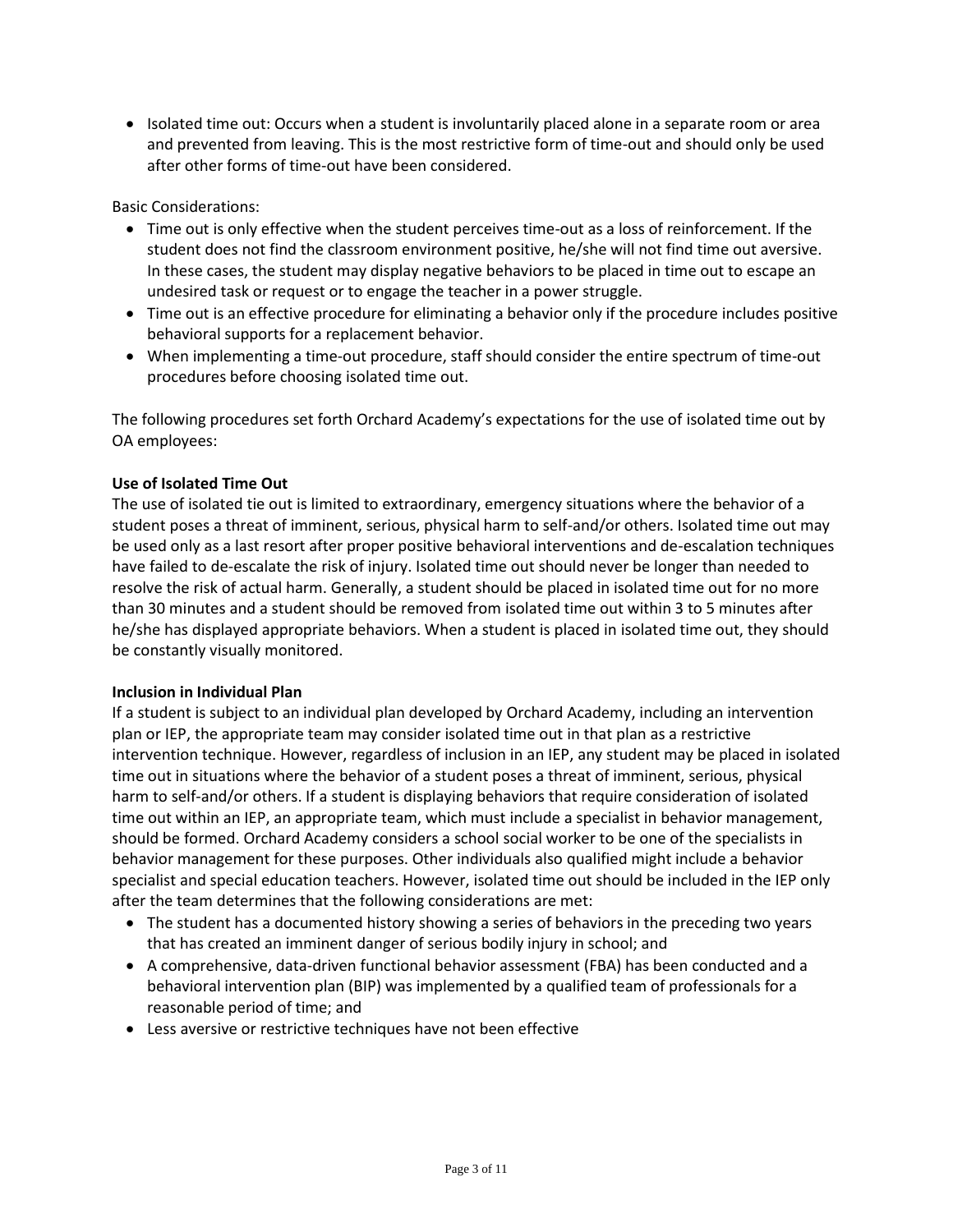When including isolated time out in an IEP, the team must define:

- What exact behaviors will lead to the isolated time out (extraordinary, emergency situations where the behavior of a student poses a threat of imminent, serious, physical harm to self-and/or others);
- Who will decide if the student requires isolated time out;
- Where the isolated time out will take place;
- Who will monitor the student in the isolated time out;
- What appropriate behaviors the student must display to be removed from isolated time out;
- How long the student will be placed in isolated time out; and
- What positive supports will be put in place to avoid the need for the use of isolated time out.
- How the team will respond to requests for breaks from isolated time out time out (i.e., to use the bathroom, for water, or for food).

The team must also consider that, regardless of inclusion in an IEP, isolated time out is limited to emergency situations and should only be used as a last resort. If a student is being placed in isolated time-out frequently or with any regularity, the appropriate team must reconvene to review the appropriateness of the student's BIP and IEP.

Before implementing an isolated time-out procedure for the student pursuant to the development of the IEP, the appropriate team must also ensure that the student's parent/guardian has been advised of the definition of isolated time out, that isolated time out has been included in the student's BIP-IEP, and when it may be used.

Each time isolated time out is used with a student, the school must complete specific documentation related to the incident and place it in the student's file. Documentation must include:

- Actions attempted prior to isolated time out in an effort to manage or de-escalate the situation;
- Clear description of the safety concerns posed to student or others;
- Student's behavior before, during, and after isolated time out;
- Location of isolated time out;
- Amount of time in isolated time out;
- Names and position titles of personnel involved with the incident;
- Date and time the administrator was notified;
- Date and time parents/guardians were notified and by whom; and
- Name and position of person completing the documentation.

All incidents of isolated time out must also be recorded separately by the teacher in a Restraint/Time-Out log

- Classroom personnel must contact the director and/or principal and, where applicable, the student's case manager or relevant school social worker as soon as possible on the day of the incident to notify them that isolated time out was used.
- The student's parent/guardian must be contacted by the parent's/guardian's preferred method of communication on the day that the isolated time out occurs. The director of Orchard Academy and the case manager will contact the parents/guardians of the student. Efforts to reach the parents/guardians must be documented, particularly when the case manager/administrator is unable to reach the parents/guardians directly.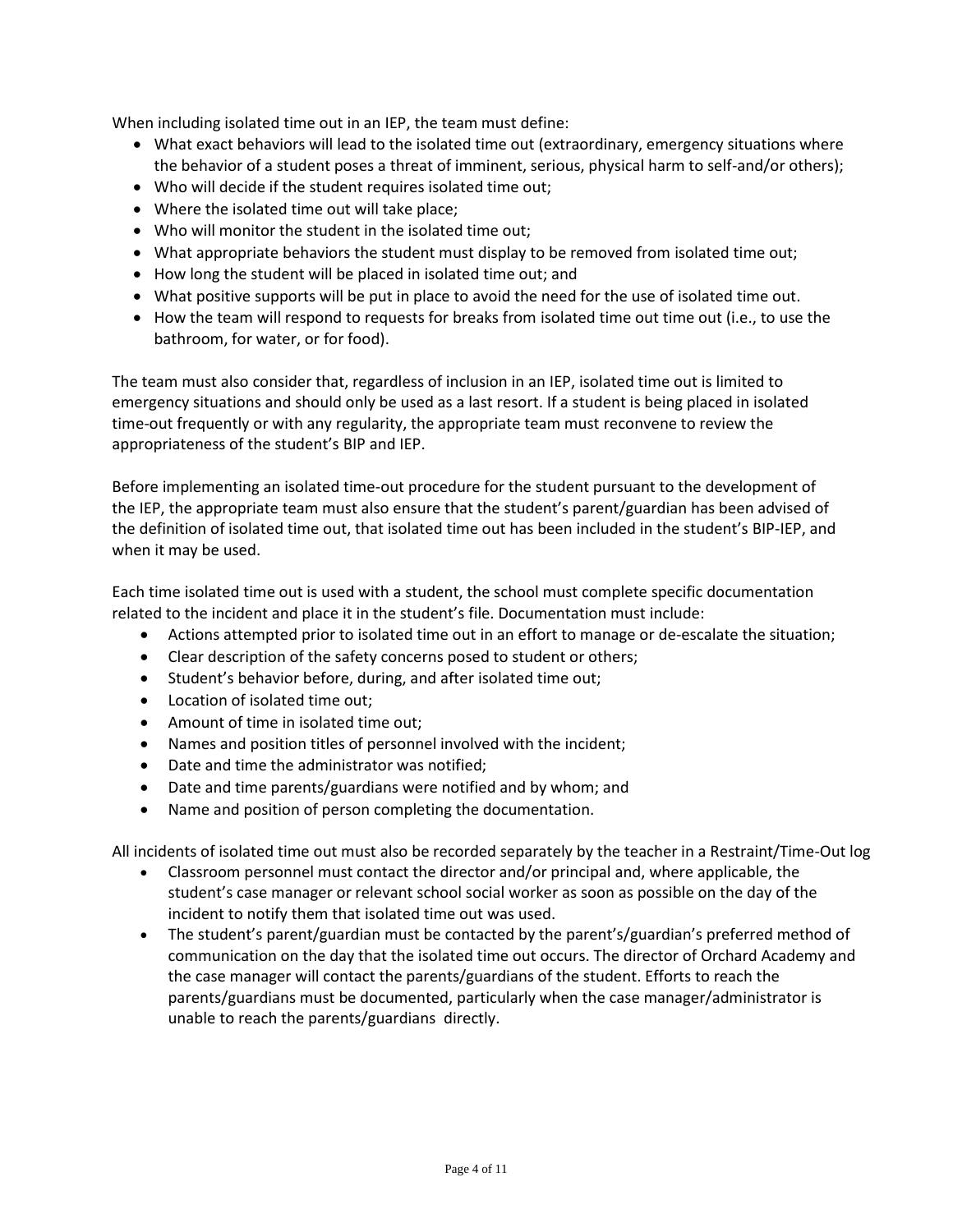• Written notice of isolated time out must be sent home to the student's parents/guardians by the end of the next school day. The director of Orchard Academy and the case manager will provide documentation to the parents/guardians. Written notice should include notification that documentation regarding the incident has been placed in the student's educational file and is available for review.

# **Time Out Room Requirements:**

Time out is permitted with the presence of a trained adult in an enclosure that meets the following requirements:

- Meets all of the health/life safety requirements of 23 Ill. Adm. Code 180;
- Has the same ceiling height as the surrounding room or rooms and be large enough to accommodate not only the student being placed on time out, but also the trained staff member who is required to accompany that student under the Emergency Regulations; and
- Must be constructed of materials that cannot be used by students to harm themselves or others, be free of electrical outlets, exposed wiring, and other objects that could be used by students to harm themselves or others.
- Be designed so that students cannot climb up the walls, including walls spaced far enough apart to deny sufficient leverage for climbing.
- Area/Room must be equipped with heating, cooling, ventilation, and lighting systems that are comparable to the systems in other rooms of the building.
- Automatic smoke detection devices (tied into the building fire alarm) must be provided for the space immediately outside the door to time out room and those time out rooms in sprinklered buildings cannot interfere with proper sprinkler coverage.
- The room/area must be of sufficient size (minimum of 8' x 8') to accommodate student being isolated and any other individual who is required to accompany that student.
- Must include an observation window made of safety glass (not wire glass) that allows the adult responsible for supervising the student to directly observe the student at all times in any area of the time out room.
- If an enclosure used for a time out is fitted with a door, the door may not be locked at any time during the time out.
- A student shall not be kept in time out for longer than is therapeutically necessary. No less than once every 15 minutes, the trained adult must assess whether the student has ceased presenting the specific behavior for which the time out was imposed.

## **Restraint Procedures**

Working with students with significant behavior problems requires the use of many different techniques. Orchard Academy recognizes that the use of physical restraint may be required to protect the student or members of the school community from potentially serious dangers when a student begins to physically act out toward him/herself or others.

In the school setting, restraint is understood to immobilize or restrict the ability to freely move his or her arms, legs, or head freely. This includes mechanical restraints, further defined as a device that restricts the movement or function of a child or a portion of a child's body. The following procedures were developed to ensure that the care, welfare, safety, and security of all students, faculty, and staff are maintained in the event of a crisis situation.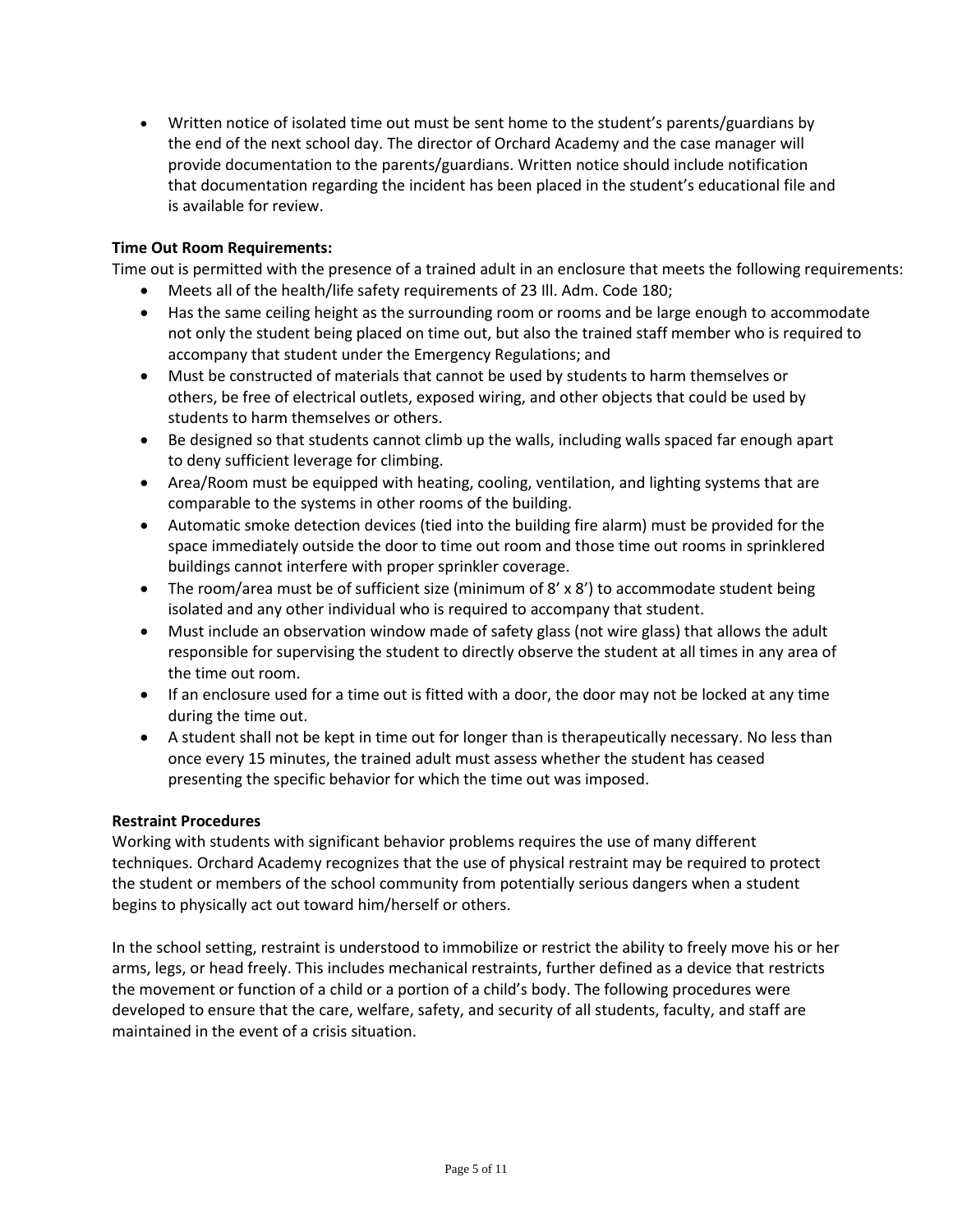Restraint does not include the following:

- Temporarily holding an individual to help him or her participate in education or daily living activities;
- Escorting techniques, where a student is provided limited physical encouragement (i.e., hand on the back or a hand on the elbow) to help him or her move from one location to another without rising to the level of physically forcing compliance;
- Appropriate use of adaptive equipment or products, provided they are used in accordance with manufacturer's recommended usage. Adaptive equipment may include, but is not limited to, adaptive seating products or therapeutically prescribed devices such as weighted vests. If adaptive equipment, such as a Rifton chair or weighted vest, is used for the purpose of limiting mobility or as a punitive measure, its use constitutes restraint subject to ISBE Guidelines and documentation procedures.

# **Use of Restraint**

The use of restraint is limited to extraordinary, emergency situations where the behavior of a student poses a threat of imminent, serious, physical harm to self-and/or others. Restraint may be used only as a last resort after proper positive behavioral interventions and de-escalation techniques have failed to de-escalate the risk of injury. Positive reinforcement of the desired behavior must be given first consideration.

Restraint should never be used:

- As punishment;
- To force compliance;
- To address non-compliance (refusal to comply with a staff directive or school rule);
- As a substitute for appropriate educational support;
- In response to property destruction;
- In response to a student's flight, escape, or running away, unless there is imminent risk of injury related to the escape
- In response to verbal threats and profanity that do not rise to a level of physical harm unless the student demonstrates a means of carrying out the threats; or
- Longer than needed to resolve the risk of actual harm.

## **Types of Physical Restraint**

The use of prone restraints (face down on stomach), supine restraints (face up on the back), or any hold or maneuver that places pressure or weight on the student's chest, lungs, sternum, diaphragm, back, neck, or throat are strictly forbidden. In addition, the degree of force used must not exceed what is necessary to protect the student or others from imminent bodily injury.

Staff members will only use physical restraint methods that are authorized by the Crisis Prevention Institute training program (CPI). The person administering physical restraint will use the safest, least intrusive method of restraint that is appropriate to the situation and an approved method of CPI. Whenever possible, the restraint should be monitored by another staff member. During the restraint, the student's physical condition will be constantly monitored, including the student's breathing, skin color, and the ability to speak. A physical restraint will be discontinued as soon as staff determines that the student has regained control of him/herself and is no longer of imminent danger to him/herself or others.

Only staff members who have been certified through the CPI training program will restrain a student. The staff member must successfully complete the initial eight-hour training session and successfully complete a four-hour recertification CPI program once annually.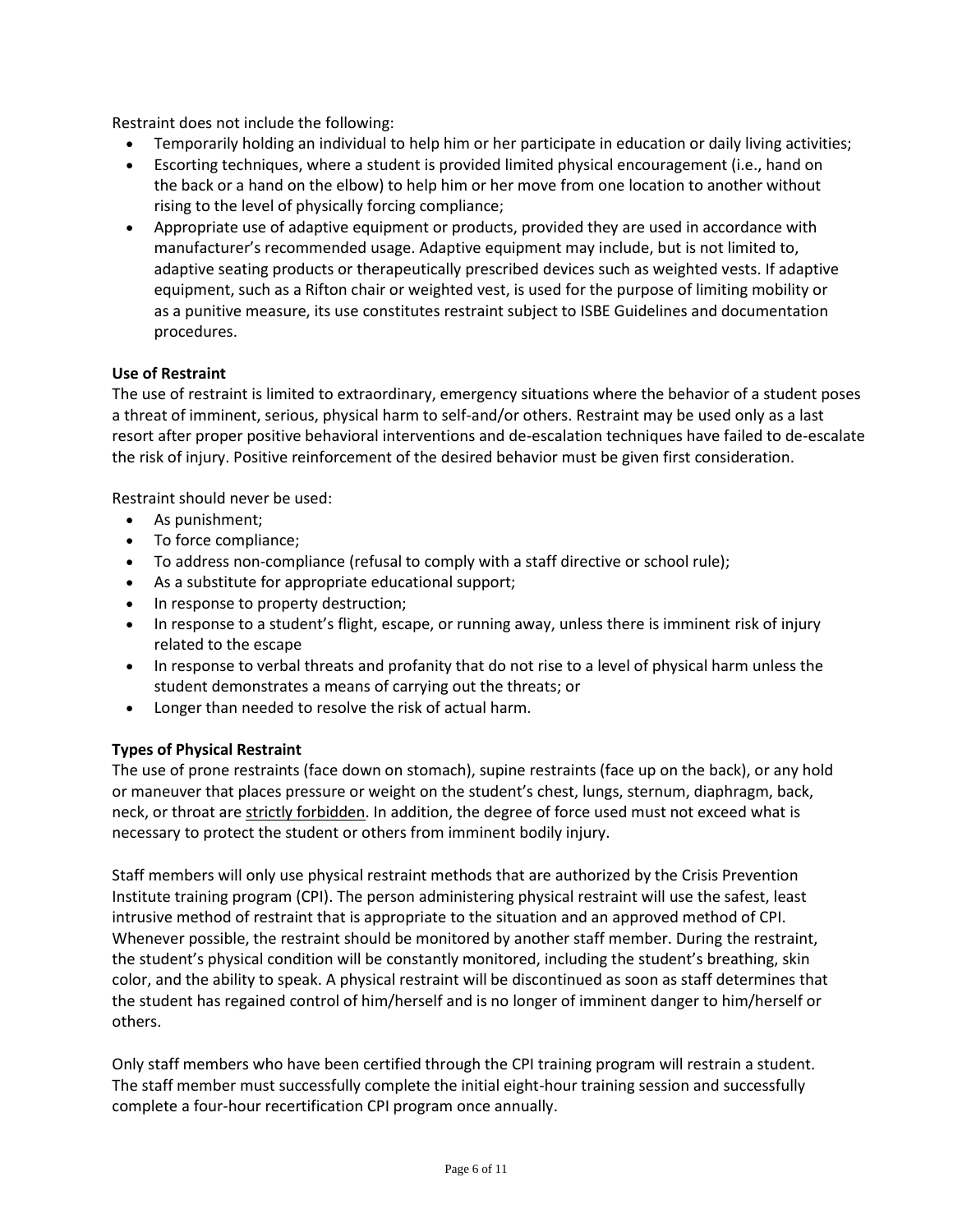The team must also consider that, regardless of inclusion in IEP and BIP, restraint is limited to emergency situations and should only be used as a last resort. If a student is being physically restrained frequently or with any regularity, the appropriate team must reconvene to review appropriateness of the student's IEP and Behavior Intervention Plan.

# **Documentation Practices for Restraint and Time Out**

Effective November 20, 2019, all educational entities serving Illinois public school students are required to document any use of physical restraint or time out using the ISBE created Form titled "Physical Restraint and Time Out Form."

The ISBE Form is at: **https://www.isbe.net/Documents/11-01-Physical-Restraint-Time- Out-Form.pdf** 

### **Notification**

- The completed ISBE Form must be sent to the student's parents or guardians within 24 hours of the use of time out or physical restraint.
- The completed ISBE Form must be emailed to ISBE at restrainttimeout@isbe.net within 48 hours of the use of time out or physical restraint.
- Orchard Academy places a parental notification on its website of its intent to use isolated time out in extraordinary, emergency situations where the behavior of a student poses a threat of imminent, serious, physical harm to self-and/or others.

### **Notable Form Requirements**

- The ISBE Form requires staff to attach a log of student behaviors during time out and restraint and any other interaction between the student and staff to the Form.
- The ISBE Form requires an evaluation by the nurse and the nurse's signature and comments.
- The ISBE Form requires information about whether a "postvention" meeting was held with the student to process the events leading up to the incident, to develop alternative solutions, and to plan for re-entry into the student's routine.
- The ISBE Form requires the school staff to establish and record the date and time staff will meet to discuss recommended changes in approach or follow-up needed within 48 hours of the incident.
- If restraint or time out occurs on a Friday, the Form should be emailed to ISBE by the end of the day the same Friday to meet the 48 hour deadline, unless the school intends to transmit it over the weekend.
- If a nurse is not available for evaluation of the student after the restraint or time out, the school administrator will conduct the evaluation and note that on the Form. The student should then be evaluated by the nurse when the nurse returns to the building, or if the school has no nurse, then document this on the Form.
- Following a time out or physical restraint the case manager and administrator will schedule a meeting with the student to process the events leading up to the incident, to develop alternative solutions and to plan for re-entry into the student's routine and if there was, who held this meeting with the student.

## **Documentation:**

Each time out and/or physical restraint is used with a student, the school must complete specific documentation related to the incident and place it in the student's file. Documentation must include:

- Actions attempted prior to time out and/or physical restraint in an effort to manage or de-escalate the situation;
- Clear description of the safety concerns posed to student and/or others;
- Student's behavior before, during, and after time out and/or physical restraint;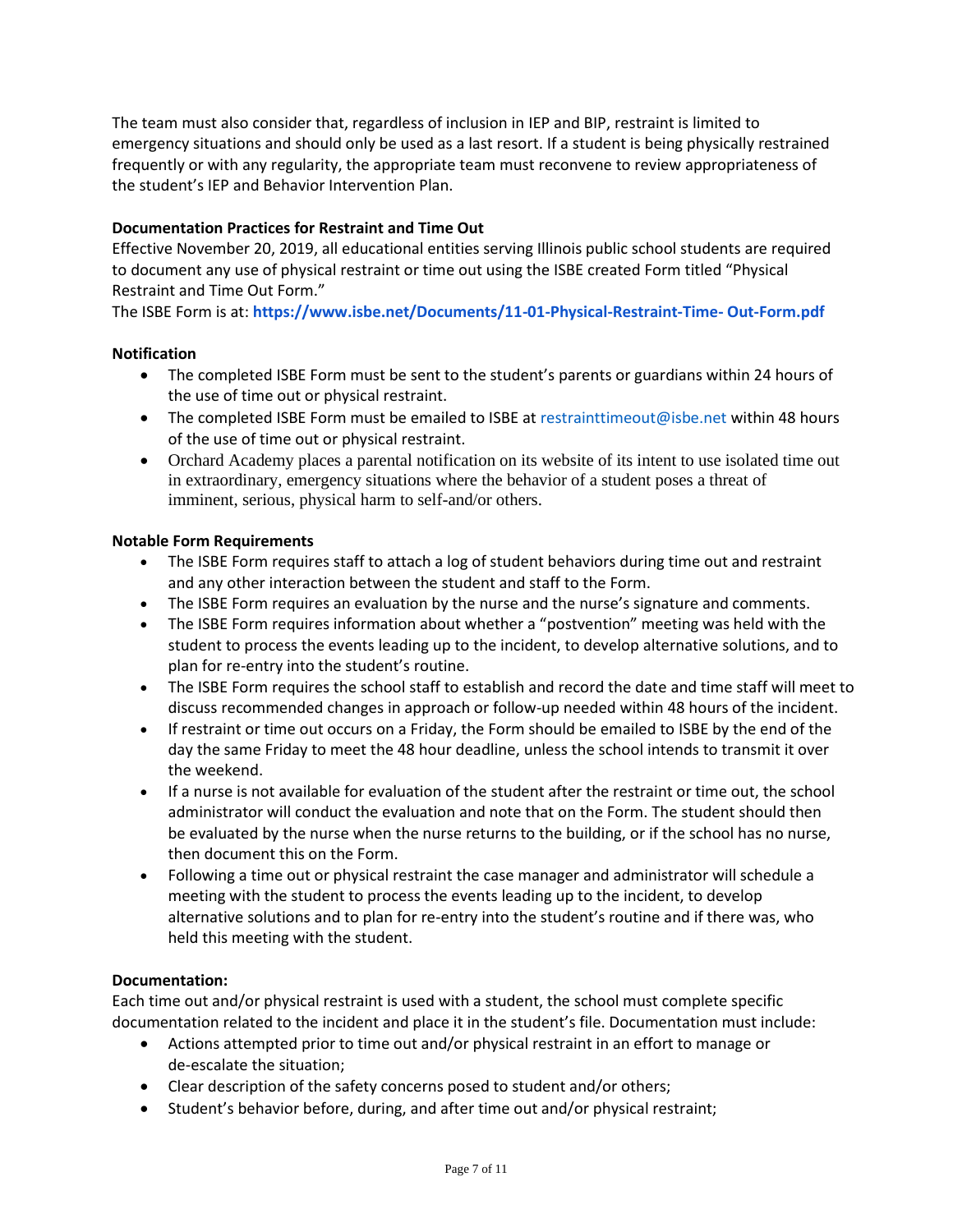- Location of time out and/or physical restraint;
- Amount of time in time out and/or physical restraint;
- Names and position titles of personnel involved with the incident;
- Date and time the administrator was notified;
- Date and time parents/guardians were notified and by whom; and
- Name and position of person completing the documentation.
- Classroom personnel must contact the designated school-level administrator and, where applicable, the student's case manager or relevant school psychologist as soon as possible on the day of the incident to notify them that isolated time out was used.
- The student's parent/guardian must be contacted by their preferred method of communication on the day that the isolated time out occurs. The director of Orchard Academy and the case manager will contact the parents/guardians of the student. Efforts to reach the parents/guardians must be documented, particularly when the case manager/administrator is unable to reach the parents/guardian directly.
- Written notice of isolated time out must be sent home to the student's parents/guardians by the end of the next school day. The director of Orchard Academy and the case manager will contact the parents/guardians of the student. Efforts to reach the parents/guardians must be documented, particularly when the case Written notice should include notification that documentation regarding the incident has been placed in the student's educational file and is available for review.

### **Requirements Related to Convening Team Meetings and IEP Meetings**

The ISBE Mandated Form "Physical Restraint and Time Out" indicates that a team meeting must be scheduled within 48 hours of an incident of time out or physical restraint to discuss the intervention and determine whether any follow up is required. To comply with the ISBE Form requirement, Orchard Academy will schedule a school based team meeting within 48 hours of the use of time out or restraint to discuss the restraint or time out, including the approach taken and any changes or follow-up needed. Those who will be invited to attend the meeting must be listed on the ISBE Form.

### **Convening of a Meeting After Three Instances of Time Out or Restraint**

When a student experiences three instances of non-therapeutic time out or physical restraint, restraint for safety purposes (i.e. when a student's conduct poses an imminent danger to self or others). the school personnel who initiated, monitored, and supervised the incidents must initiate a review of the effectiveness of the procedures used. The Emergency Regulation requires convening an IEP meeting after any three instances of non-therapeutic time out or physical restraint.

- This review process must include preparation of an individual behavior plan for the student that provides either for continued use of these interventions or for the use of other, specified interventions.
- The plan must be placed into the student's temporary student record.
- The review must also consider the student's potential need for an alternative program or for special education eligibility, or, for a student already eligible for special education, change in program.
- The District or other entity serving the student must invite the student's parents/guardians to participate in this review and shall provide ten days' notice of its date, time, and location.
	- $\circ$  The notification must inform the parents/guardians of the student's potential need for special education, for an alternative program, or, for students already eligible for special education, the student's potential need for a change in their program, and that the results of the review will be entered into the student's temporary student record.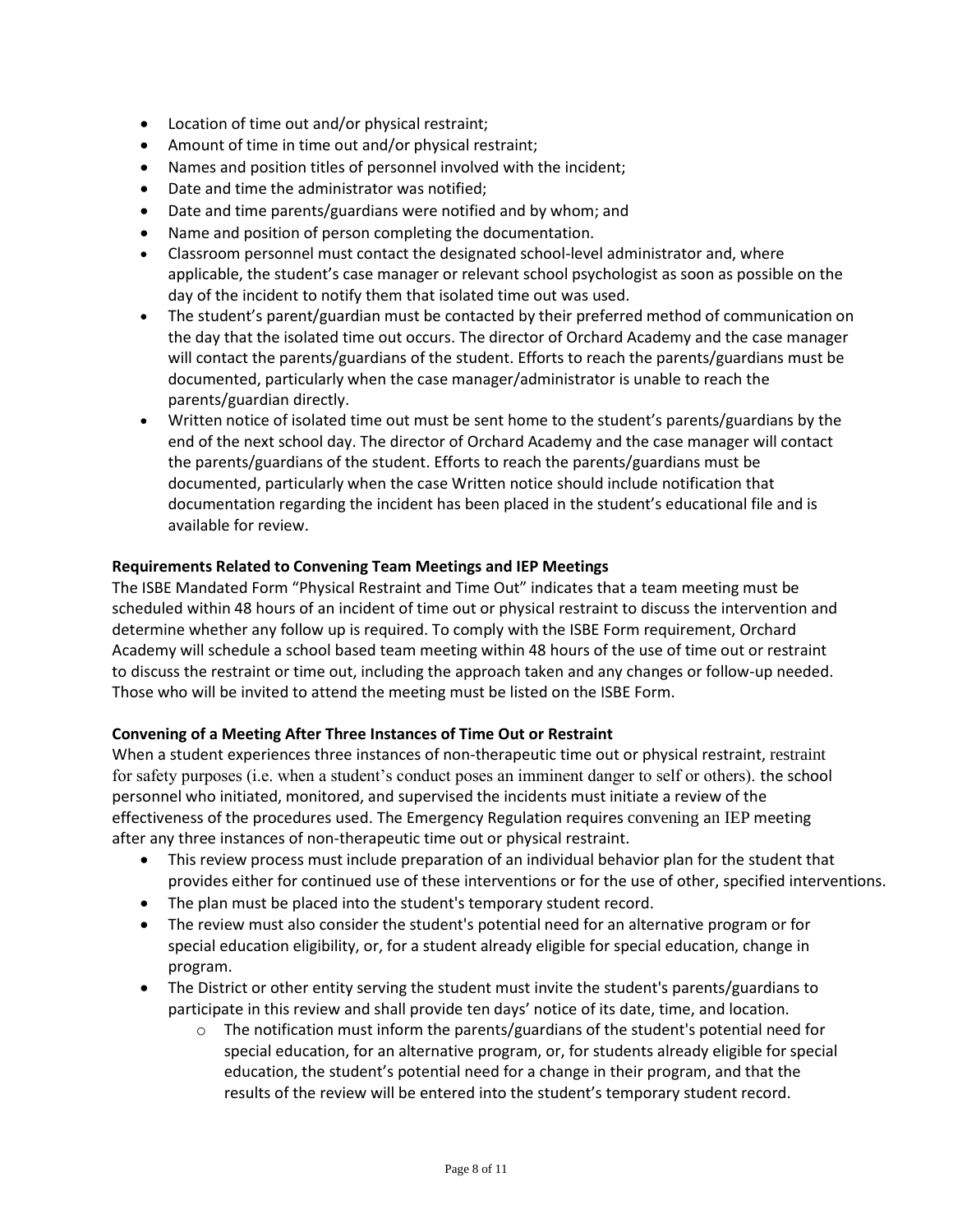The ISBE Form provides four options as next steps following three instances of non-therapeutic time out or physical restraint.

- Convene a meeting to determine the extent to which additional interventions or supports or services may be needed.
- Refer to a domain meeting, if the IEP team determines additional diagnostic information is needed.
- Schedule an IEP meeting to determine if additional interventions or supports are needed, to determine if current interventions are being properly implemented, and to remedy any denial of FAPE resulting from the school's use of restraint or time out.
- $\bullet$  Other:

# **Debriefing:**

Orchard Academy expects that, following each time out and physical restraint incident, a staff debriefing occur. The debriefing should occur within one school day after the event occurred.

- Who**:** All staff involved in the physical restraint, an administrator, and at least one staff member who has expertise in the use of behavioral techniques, de-escalation, and approved restraint techniques (i.e., school social worker), but who was not involved in the restraint event should participate in the debriefing. If all needed members cannot debrief at the same time, follow-up debriefings can be scheduled. This allows for the debriefing to continue with the staff available within one day of the incident with follow-up with others later if needed.
- What: The debriefing should include a discussion of the behaviors that preceded the behavior or conduct causing isolated time out, the interventions that were used and why they were unsuccessful, if and how the situation could have been handled in a way to prevent the need for restraint or isolated time out, and how similar events may be avoided in the future.
- Written Summary: When a de-briefing is held, a written summary of the de-briefing must be completed by the case manager or other appropriate certified staff member and placed in the case manager's files. This summary is separate from the initial incident report. Parents/Guardians must have access to and an opportunity to review the summary if they request to do so.
- Data Collection**:** School staff and administrators are required to maintain data on time out incidents in a manner that allows them to monitor when and how often time out is used for any student.

## **Complaint Procedures**

- Superintendent alleging that a local school District or other entity serving the student has violated the Emergency Regulations related to the use of time out or physical restraint. The complaint must include:
	- $\circ$  the facts on which the complaint is based; the signature and contact information for the complainant;
	- $\circ$  the names and addresses of the students involved and the name of the school of attendance;
	- $\circ$  a description of the nature of the problem, including any facts relating to the problem; and
	- o a proposed resolution of the problem to the extent known.
- The State Superintendent shall only consider a complaint if it alleges a violation occurring not more than one year prior to the date on which the complaint is received.
- The State Superintendent must issue a written decision to the complainant that addresses each allegation in the complaint and contains findings of fact and conclusion; the reasons for the State Board of Education's final decision; and orders for any action, including technical assistance.
- This complaint procedure does not limit, diminish, or otherwise deny the federal and State rights and procedural safeguards afforded to students with disabilities.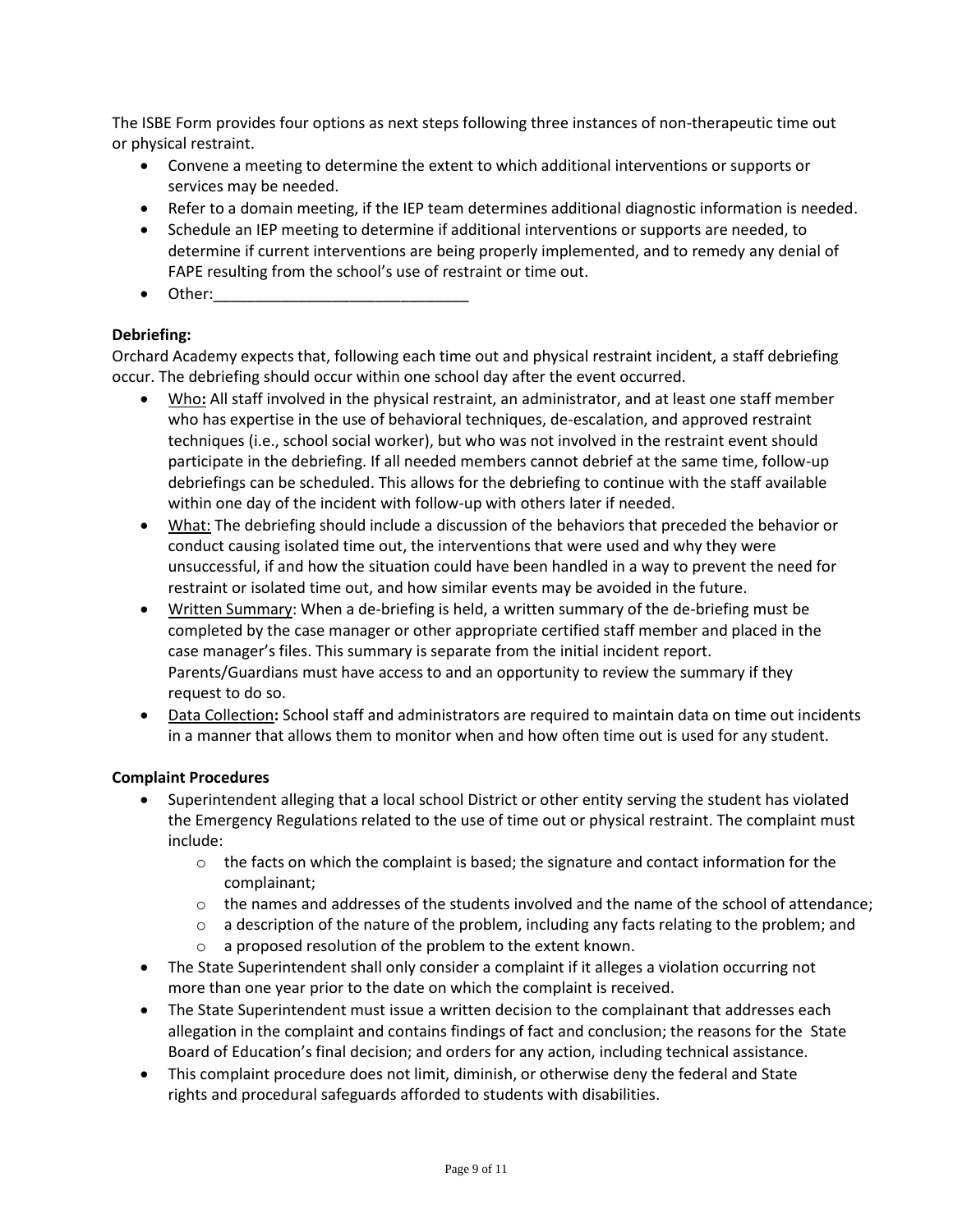# **General Notification Process**

Orchard Academy places a parental notification on its website of its intent to use time out in extraordinary, emergency situations where the behavior of a student poses a threat of imminent, serious, physical harm to self-and/or others.

Each time out and/or physical restraint is used with a student, the school must complete specific documentation related to the incident and place it in the student's file. Documentation must include:

- Actions attempted prior to time out and/or physical restraint in an effort to manage or de-escalate the situation;
- Clear description of the safety concerns posed to student and/or others;
- Student's behavior before, during, and after time out and/or physical restraint;
- Location of time out and/or physical restraint;
- Amount of time in time out and/or physical restraint;
- Names and position titles of personnel involved with the incident;
- Date and time the administrator was notified;
- Date and time parents/guardians were notified and by whom;
- Name and position of person completing the documentation;
- Classroom personnel must contact the designated school-level administrator and, where applicable, the student's case manager or relevant school social worker as soon as possible on the day of the incident to notify them that isolated tie out was used.
- The student's parent's/guardian's must be contacted by their preferred method of communication on the day that the isolated time out occurs. The case manager or other appropriate certified staff member will contact the parents/guardians of a student attending Orchard Academy. Efforts to reach the parents/guardians must be documented, particularly when the case manager/administrator is unable to reach the parents/guardians directly.
- Written notice of restraint must be sent home to the student's parents/guardians by the end of the next school day. The case manager or other appropriate certified staff members will provide documentation to the parents/guardians of a student attending Orchard Academy. Written notice should include notification that documentation regarding the incident has been placed in the student's educational file and is available for review.

### **Data Collection:**

School staff and administrators are expected to maintain data on time out and physical restraint incidents in a manner that will allow them to monitor when and how often time out and restraint is used for any particular student. In addition, the building administrator will maintain a list of all students who have Time Out included in their Individualized Education Plan.

### **Nurse**

Even if the classroom personnel has no reason to believe that the student has suffered any injury or effect from the restraint, the student must be seen by the school nurse on the day of the restraint incident to ensure that the student has not been harmed in any way while being restrained. If an injury is suspected, the nurse may proceed in an appropriate manner to ensure the student's health and well-being. Otherwise, the school nurse may make a cursory examination of the student without obtaining prior parental consent. If the school nurse believes further examination (i.e., requires removal of clothing) is warranted, he or she should obtain consent from the student's parents/guardians prior to proceeding.